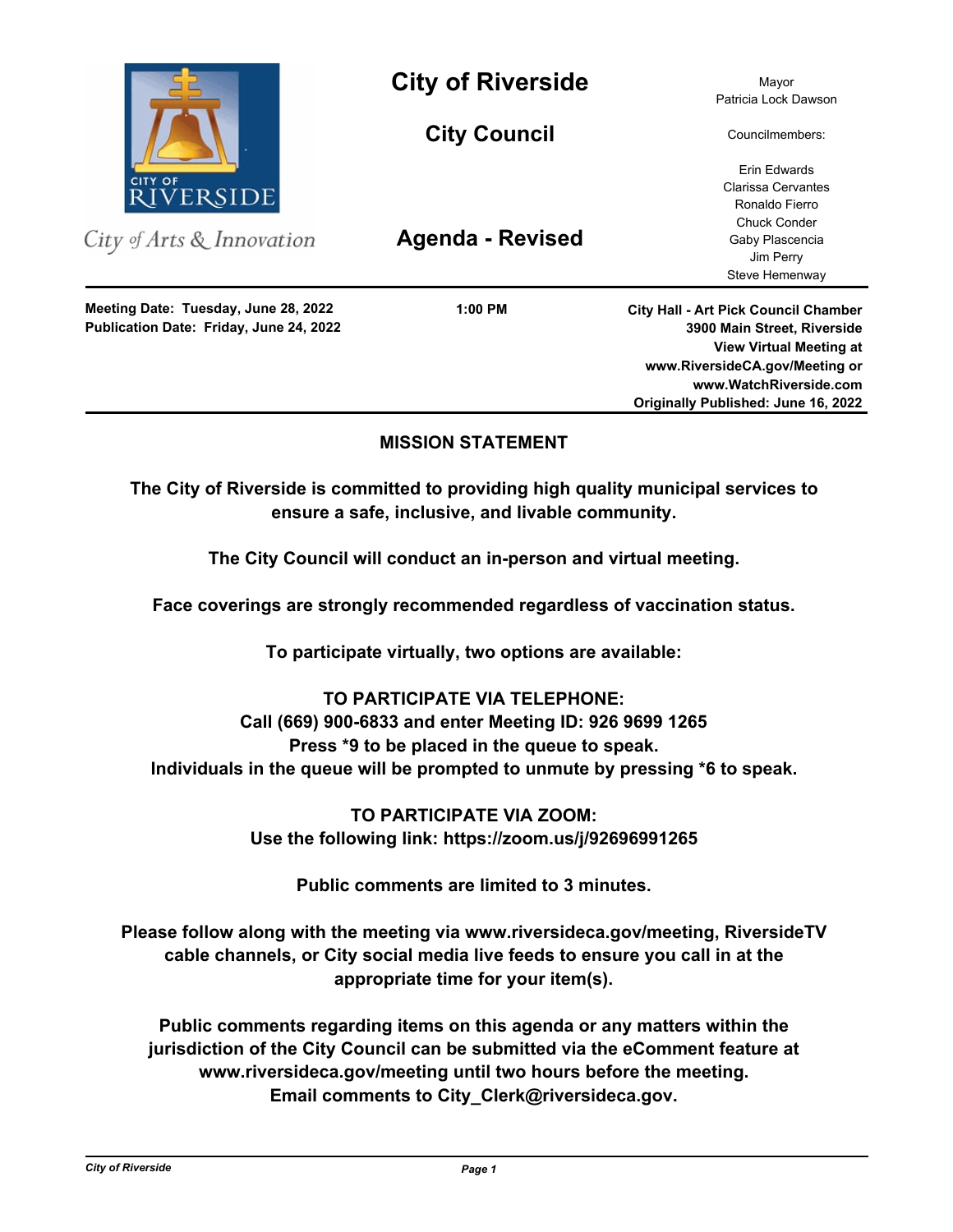**Pursuant to the City Council Meeting Rules adopted by Resolution No. 23618, the Members of the City Council and the public are reminded that they must preserve order and decorum throughout the Meeting. In that regard, Members of the City Council and the public are advised that any delay or disruption in the proceedings or a refusal to obey the orders of the City Council or the presiding officer constitutes a violation of these rules.**

**The City of Riverside is committed to fostering a respectful workplace that requires all employees and external stakeholders to embrace a culture of transparency and inclusivity. This includes acceptable behavior from everyone; a workplace that provides dignity, respect, and civility to our employees, customers, and the public they serve. City meetings should be a place where all members of our community feel safe and comfortable to participate. While there could be a high level of emotion associated with topics on this agenda, the City would like to set the expectation that all members of the public use language appropriate to a collaborative, professional, and respectful public environment.**

# **The City is resolute in its commitment to eliminate any form of harassment, discrimination, or retaliation in the workplace. The City maintains a zero-tolerance policy for harassment, discrimination, and retaliation in compliance with new harassment and discrimination laws.**

LISTENING ASSISTIVE DEVICES are available for the hearing impaired. The City of *Riverside wishes to make all of its public meetings accessible to the public. Upon request, this agenda will be made available in appropriate alternative formats to persons with disabilities, as required by 42 U.S.C. §12132 of the Americans with Disabilities Act of 1990. Any person requiring a modification or accommodation in order to participate in this meeting may contact the City's ADA Coordinator at 951-826-5427 at least 72 hours before the meeting, if possible. TTY users call 7-1-1 for telecommunications relay services (TRS).* 

*Agenda related writings or documents provided to the City Council are available in the Office of the City Clerk, at www.riversideca.gov/meeting, and in the binder located near the entrance of the Art Pick Council Chamber while the meeting is in session.* 

PLEASE NOTE--The numerical order of items on this agenda is for convenience of *reference. Items may be taken out of order upon request of the Mayor or Members of the City Council.*

# **1 P.M.**

# MAYOR CALLS MEETING TO ORDER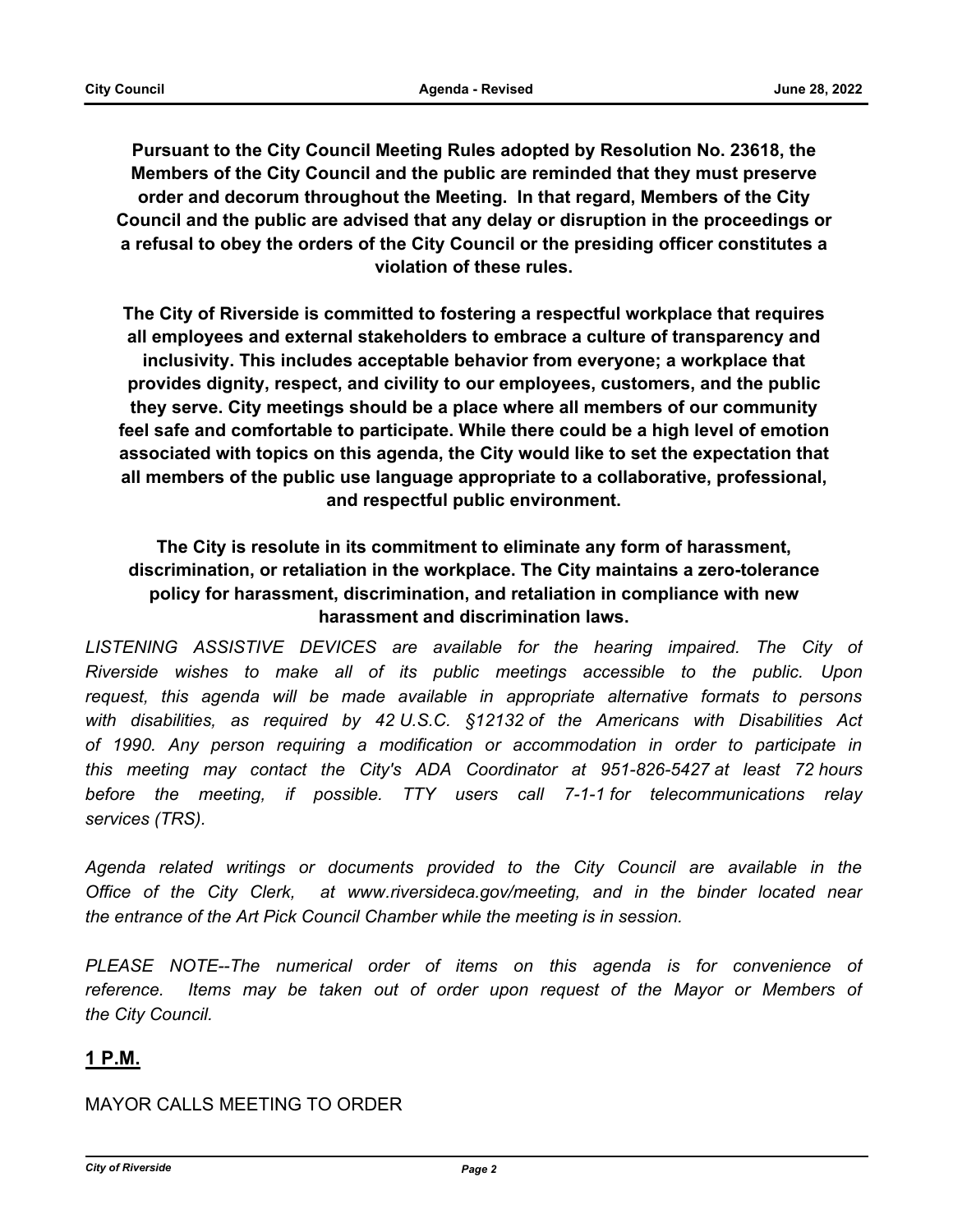# PUBLIC COMMENT

*Audience participation is encouraged. Public comments are limited to 3 minutes.*

1 To comment on Closed Sessions and any matters within the jurisdiction of the City Council, you are invited to participate in person or call at (669) 900-6833 and enter Meeting ID: 926 9699 1265. Press \*9 to be placed in the queue to speak. Individuals in the queue will be prompted to unmute by pressing \*6 to speak.

To participate via ZOOM, use the following link: https://zoom.us/j/92696991265. Select the "raise hand" function to request to speak. An on-screen message will prompt you to "unmute" and speak.

# COMMUNICATIONS

- 2 Intergovernmental relations and legislative update (City Manager) (All Wards) (15-minute presentation)
- 3 Homeless solutions update (City Manager) (All Wards) (5-minute presentation)
- 4 Sustainability update (City Manager) (All Wards) (5-minute presentation)
- 5 Pertinent health, safety, and security updates (City Manager) (All Wards) (5-minute presentation)
- 6 Legal update (City Attorney) (All Wards) (5-minute presentation)

# PRESENTATION

7 Riverside County Habitat Conservation Agency Program Manager Riana Fisher to award City of Riverside for its support and leadership in wildlife conservation and efforts toward the downlisting of the Stephens' kangaroo rat (5-minute presentation)

# DISCUSSION CALENDAR

*Audience participation is encouraged. Public comments are limited to 3 minutes.*

8 Public Works Department Solid Waste Division update on hiring, vacancies, and state of equipment (Public Works) (All Wards) (10-minute presentation)

**[Report](http://riversideca.legistar.com/gateway.aspx?M=F&ID=461c045f-eb27-4dd9-8575-7bb45011590b.docx)** [Article: Addressing the Labor Shortage in Solid Waste Collection Services](http://riversideca.legistar.com/gateway.aspx?M=F&ID=3199ca12-a982-4769-a636-266c118663ac.pdf) [Article: The Biggest Kink in America's Supply Chain: Not Enough Truckers](http://riversideca.legistar.com/gateway.aspx?M=F&ID=c4d56ef8-7d56-4686-a5e3-2b2b1bd0afa8.pdf) [Article: Fleet Industry in for Much of the Same in 2022](http://riversideca.legistar.com/gateway.aspx?M=F&ID=9325a432-dcb7-4b0a-9434-e0dcd7274e6f.pdf) [Article: Why your trash is getting picked up late in the Inland Empire](http://riversideca.legistar.com/gateway.aspx?M=F&ID=0254daf9-d4ee-4480-b6de-110f1c417d72.pdf) **[Presentation](http://riversideca.legistar.com/gateway.aspx?M=F&ID=99f5fe16-8e4f-4b43-a1b8-bffbfdc70dfa.pdf)** *Attachments:*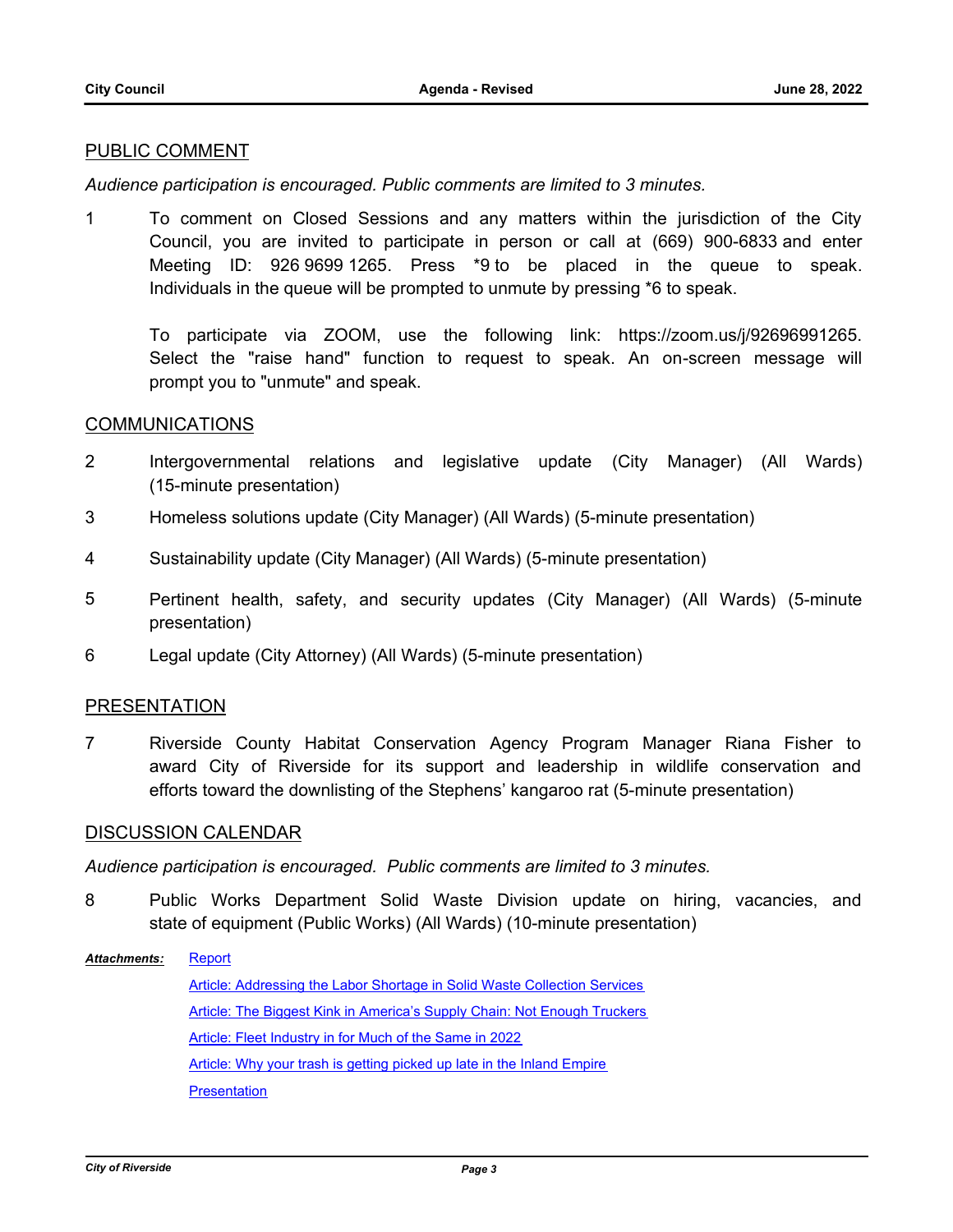### CLOSED SESSIONS

*Time listed is approximate. The City Council may adjourn to the below listed Closed Sessions at their convenience during this City Council meeting.*

9 Pursuant to Government Code §54956.9(d)(1) to confer with and/or receive advice from legal counsel concerning Subsidiaria De San Timoteo LLC v. Michelle Davis, et al., Riverside Superior Court Case No. RIC2001206

### *Attachments:* [Report](http://riversideca.legistar.com/gateway.aspx?M=F&ID=2caf3f7a-1dc0-49ef-847d-f82d8bb291b4.doc)

10 Pursuant to Government Code §54956.9(d)(1) to confer with and/or receive advice from legal counsel concerning USS Cal Builders, Inc. v. City of Riverside, Riverside Superior Court Case No. CVRI2101880

### *Attachments:* [Report](http://riversideca.legistar.com/gateway.aspx?M=F&ID=11796943-7110-4605-88bf-ffeaf7518588.doc)

11 Pursuant to Government Code §54956.9(d)(1) to confer with and/or receive advice from legal counsel concerning Angelique Castaneda v. City of Riverside, Riverside Superior Court Case No. CVRI2200429

### Attachments: [Report](http://riversideca.legistar.com/gateway.aspx?M=F&ID=1b0e46b5-2b46-4c3b-ad4a-12167bfda23b.doc)

12 Pursuant to Government Code §54956.9(d)(1) to confer with and/or receive advice from legal counsel concerning Riversiders Against Increased Taxes v. City of Riverside, et al., Riverside Superior Court Case No. CVRI 2104120

### *Attachments:* [Report](http://riversideca.legistar.com/gateway.aspx?M=F&ID=3574b863-52d0-4e41-8a48-e2ac4e6dd9fd.doc)

13 Pursuant to Government Code §54956.9(d)(1) to confer with and/or receive advice from legal counsel concerning Service Employees International Union, Local 721 v. City of Riverside, Case No. LA-CE-1577-M

### *Attachments:* [Report](http://riversideca.legistar.com/gateway.aspx?M=F&ID=4a069ef0-b385-4b35-a731-0b3b3beec74e.doc)

14 Pursuant to Government Code §54956.9(d)(2) to confer with and/or receive advice from legal counsel concerning significant exposure to litigation - one case

### *Attachments:* [Report](http://riversideca.legistar.com/gateway.aspx?M=F&ID=3a6a8bdd-46c8-4a81-ae4f-7a02cc72af11.doc)

15 Pursuant to Government Code §54956.9(d)(4) to confer with and/or receive advice from legal counsel concerning the City Council deciding whether to initiate litigation - one case

### *Attachments:* [Report](http://riversideca.legistar.com/gateway.aspx?M=F&ID=b5e30016-e84c-470d-8527-14804eccb796.doc)

16 Pursuant to Government Code §54957(a) for consultation with Chief of Police Larry Gonzalez and Chief Information Officer George Khalil regarding threat to public services or facilities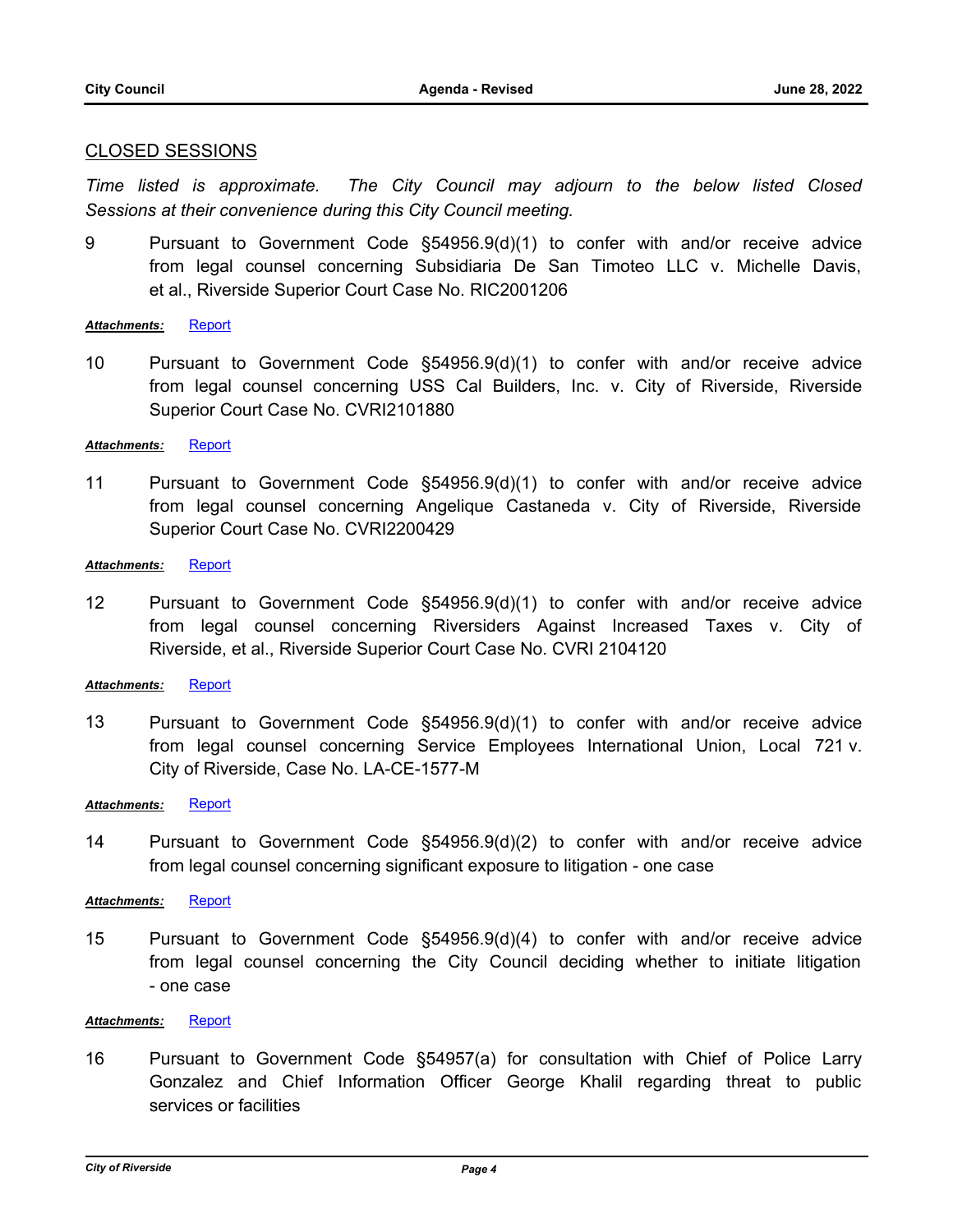### *Attachments:* [Report](http://riversideca.legistar.com/gateway.aspx?M=F&ID=e71b8927-e386-4d65-8a1d-8daa6d50d10f.doc)

17 Pursuant to Government Code §54957.6 to review the City Council's position and instruct designated representatives regarding salaries, salary schedules, or compensation paid in the form of fringe benefits of all Executive Management employees except the City Manager, City Attorney, and City Clerk, all Management and Confidential employees as defined by PERS, Fire Management Unit, Riverside City Firefighters Association, Riverside Police Officers Association (Police and Police Supervisory Units), Service Employees International Union #721, International Brotherhood of Electrical Workers #47, and Riverside Police Administrators Association

### Attachments: [Report](http://riversideca.legistar.com/gateway.aspx?M=F&ID=69034739-6e7e-4e34-98b8-c7f325931826.doc)

18 Pursuant to Government Code §54957 for recruitment/appointment of City Manager by City Council

### *Attachments:* [Report](http://riversideca.legistar.com/gateway.aspx?M=F&ID=373c4b8a-b6c7-4d41-b9b8-92646bef56e9.pdf)

19 Pursuant to Government Code §54957.6 to review the City Council's position and instruct designated representatives regarding salaries, salary schedules, or compensation paid in the form of fringe benefits of unrepresented employee: City Manager

*Attachments:* [Report](http://riversideca.legistar.com/gateway.aspx?M=F&ID=afc7c2f2-fc8c-4e27-bdc6-2e17fc3f8946.pdf)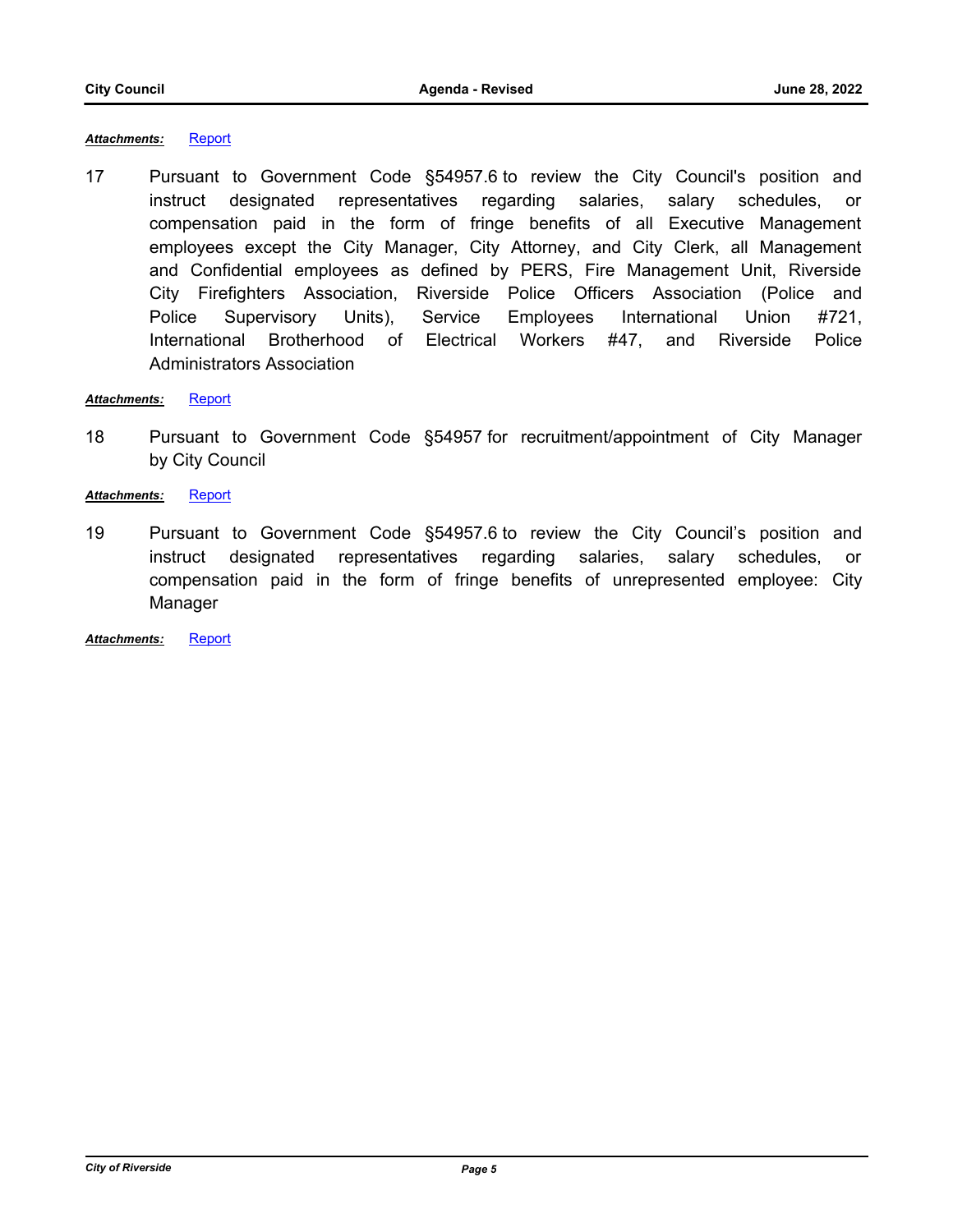# **6:15 P.M.**

INVOCATION - Councilmember Conder

# PLEDGE OF ALLEGIANCE TO THE FLAG

# MAYOR/COUNCILMEMBER COMMUNICATIONS

20 Brief reports on conferences, seminars, and regional meetings attended by Mayor and City Council, Ward updates, and announcements of upcoming events

### PUBLIC HEARINGS/PLANNING REFERRALS AND APPEALS

*Audience participation is encouraged. Public comments are limited to 3 minutes. Press \*9 to be placed in the queue to speak when the discussion item is called.*

21 Review and provide input to Five-Year Plan to Reduce Homelessness, including the Homeless Housing, Assistance and Prevention-3 and HOME Investment Partnership-American Rescue Plan regional outcome goals - Approve substantial amendment to the City of Riverside 2021-2022 United States Department of Housing and Urban Development Annual Action Plan for the allocation of \$4,335,583 of HOME Investment Partnerships Program-American Rescue Grant Funds - Adopt HOME Investment Partnerships Program-American Rescue Plan allocation plan - Supplemental appropriation - Five affirmative votes required (Community and Economic Development and Office of Homeless Solutions) (All Wards) (20-minute presentation)

#### **[Report](http://riversideca.legistar.com/gateway.aspx?M=F&ID=49543726-01e1-4f88-a9c2-52cb90cbd927.pdf)** *Attachments:*

[Draft Five-Year Plan](http://riversideca.legistar.com/gateway.aspx?M=F&ID=abc516f4-3cb0-449e-9439-e4cb3e33b7ea.pdf) **[HHAP-3 Application](http://riversideca.legistar.com/gateway.aspx?M=F&ID=0fcc8b9f-556d-4ce3-901d-aeb658a12c9e.pdf)** [Revised -HHAP-3 Outcome Goals](http://riversideca.legistar.com/gateway.aspx?M=F&ID=8296cc13-6294-4160-b18b-de1ca933f9e9.pdf) **[HHAP-3 Outcome Goals](http://riversideca.legistar.com/gateway.aspx?M=F&ID=998581c3-f248-41df-8c24-be70b7651ebd.pdf) [HOME-ARP Allocation Plan](http://riversideca.legistar.com/gateway.aspx?M=F&ID=4b9540ed-3aba-4d8f-9f47-c33dd37ee3c7.pdf) [Notice](http://riversideca.legistar.com/gateway.aspx?M=F&ID=5aa80bf9-c165-48f5-9314-32c230a224b1.pdf)** [Revised -Presentation](http://riversideca.legistar.com/gateway.aspx?M=F&ID=d2ad2cc1-7a5a-40d0-ba6d-c4d8476e4f1a.pdf) **[Presentation](http://riversideca.legistar.com/gateway.aspx?M=F&ID=6a4184e2-8a35-456a-8435-633961e374e7.pdf)** [Plan Brochure - Draft](http://riversideca.legistar.com/gateway.aspx?M=F&ID=79800439-5e60-47d5-90c9-b721e15c4dea.pdf)

# **7 P.M.**

# PUBLIC COMMENT

*Audience participation is encouraged. Public comments are limited to 3 minutes.*

22 To comment on the Consent Calendar and any matters within the jurisdiction of the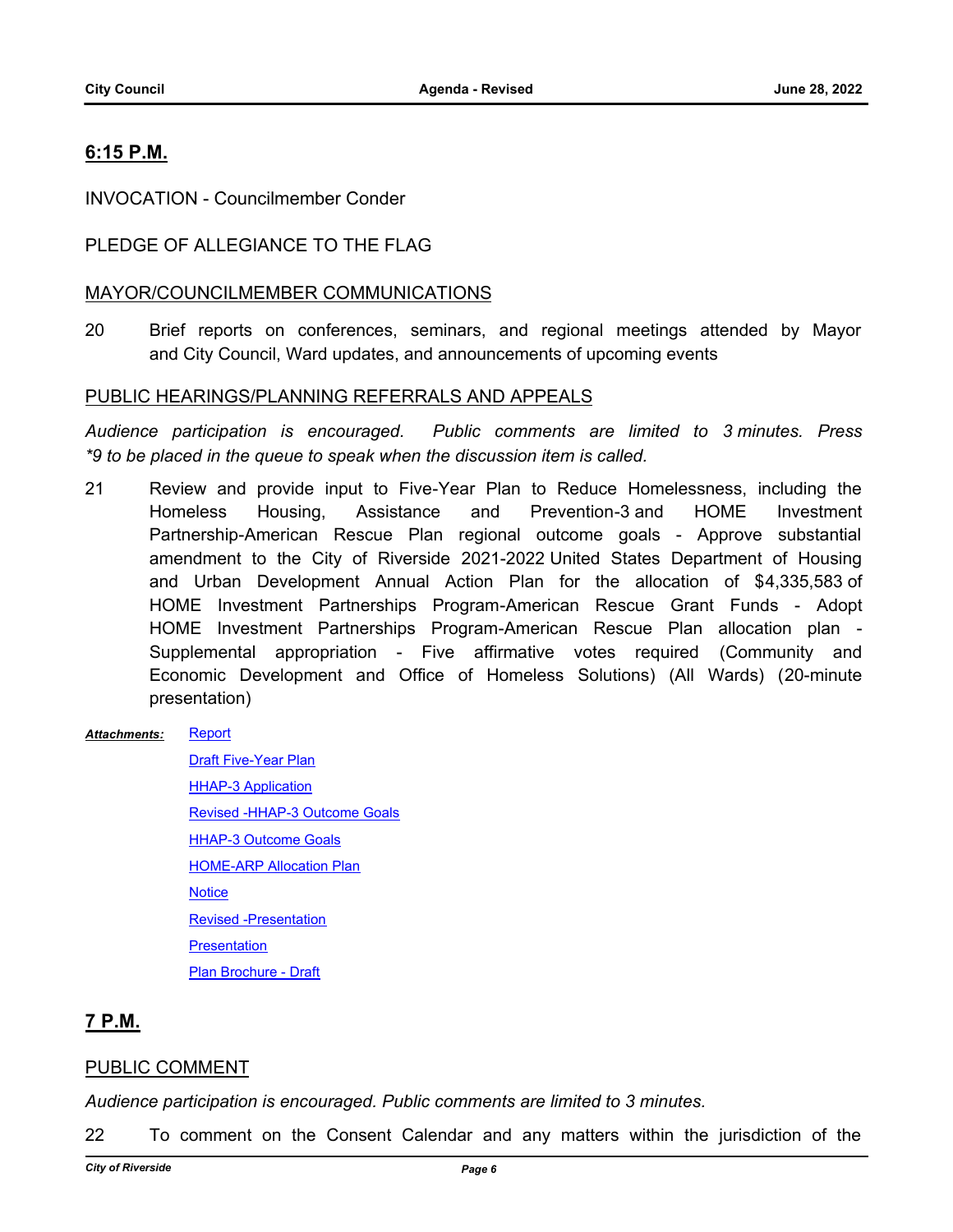City Council, you are invited to participate in person or call at (669) 900-6833 and enter Meeting ID: 926 9699 1265. Press \*9 to be placed in the queue to speak. Individuals in the queue will be prompted to unmute by pressing \*6 when you are ready to speak.

To participate via ZOOM, use the following link: https://zoom.us/j/92696991265. Select the "raise hand" function to request to speak. An on-screen message will prompt you to "unmute" and speak.

### CONSENT CALENDAR - Item # 23-48

*All matters listed under the CONSENT CALENDAR are considered routine by the City Council and may be enacted by one motion in the form listed below. There will be no separate discussion of these items unless, before the City Council votes on the motion to adopt, Members of the City Council or staff request specific items be removed from the Consent Calendar for separate action.*

### City Attorney

- 23 Extend Legal Services Agreement with law firm of Lewis Brisbois Bisgaard & Smith LLP for retention of outside legal services through June 30, 2023 - Authorize City Attorney to execute such extension to such Legal Services Agreement for retention of outside legal services (All Wards)
- [Report](http://riversideca.legistar.com/gateway.aspx?M=F&ID=cdf3481b-a3e1-404a-ac7e-dd994e01402f.docx) **[Agreement](http://riversideca.legistar.com/gateway.aspx?M=F&ID=fbe85442-0964-4a4a-a4a8-af5fb62b3bd6.pdf)** *Attachments:*

# City Clerk

24 Minutes of June 14, 2022

*Attachments:* [Minutes](http://riversideca.legistar.com/gateway.aspx?M=F&ID=11c7c5c7-c2ce-4c31-8c1e-3d3ae5f360c0.pdf)

### City Council

25 Economic Development, Placemaking, and Branding/ Marketing Committee recommend Fiscal Year 2022/2023 City sponsorship program for July 1, 2022 to December 31, 2022, for monetary and/or in-kind contributions valued at \$139,396 (All Wards)

**[Report](http://riversideca.legistar.com/gateway.aspx?M=F&ID=08c98702-7181-4a54-acfa-d36390e87f8f.pdf) [Guidelines](http://riversideca.legistar.com/gateway.aspx?M=F&ID=120f8c3d-9c49-407a-aeb4-89626d031baf.pdf)** [Staff Recommendations](http://riversideca.legistar.com/gateway.aspx?M=F&ID=ea64a00c-1387-4818-8d54-afc6671273e1.pdf) *Attachments:*

# City Manager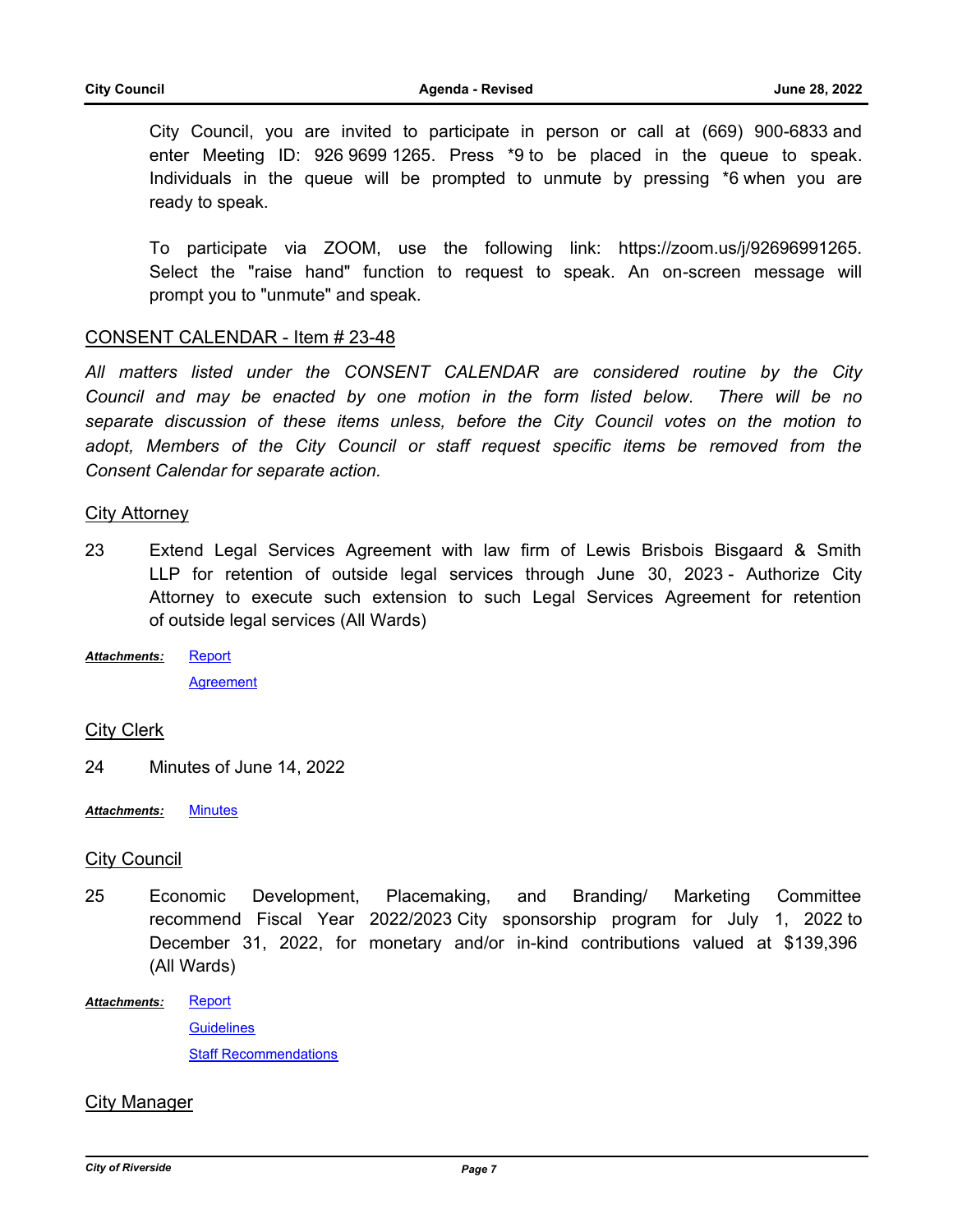- 26 A Resolution of the City Council of the City of Riverside, authorizing application to and participation in the State of California's Homekey Program and authorizing the execution of all required documents by the City Manager or designee for increased funding of total amount not-to-exceed \$4,400,000 for the Sunrise at Bogart, a 22-unit permanent supportive housing development project by Neighborhood Partnership Housing Services, Inc. - 11049 Bogart Street - Waive further reading (Ward 7)
- **[Report](http://riversideca.legistar.com/gateway.aspx?M=F&ID=e26ec4a8-5370-440e-86a9-49ad4a3d914f.docx) [Resolution](http://riversideca.legistar.com/gateway.aspx?M=F&ID=8f7eed2f-965f-45e9-9ff3-22be98daf056.docx)** *Attachments:*

# Community and Economic Development

27 Adopt an Ordinance of the City of Riverside, California, adding Chapter 6.27 to the Riverside Municipal Code regarding smoking regulations for multi-unit residences - Waive further reading (Intro. on 6-14-22, All Wards)

*Attachments:* [Ordinance](http://riversideca.legistar.com/gateway.aspx?M=F&ID=791041db-2986-48ca-9a8b-eba1c891a582.pdf)

# Finance

- 28 Second Amendment to Agreement with NHA Advisors, LLC., extending term through June 30, 2023, for financial advisory services for Sewer Fund related financing needs (All Wards)
- **[Report](http://riversideca.legistar.com/gateway.aspx?M=F&ID=60ba1857-0113-4474-8506-efbd53bff32e.docx)** *Attachments:*

**[Agreement](http://riversideca.legistar.com/gateway.aspx?M=F&ID=ed613cb4-ad56-40c8-b2ed-82a7864aa3c2.pdf)** 

29 Fiscal Year 2022-23 electric and water Central Stores annual purchase orders for total of \$17,025,672 and not to exceed 30 percent allowance for Producer Price Index (PPI) increases (All Wards)

**[Report](http://riversideca.legistar.com/gateway.aspx?M=F&ID=4e85078f-0ab7-4926-ad39-c76005ee330a.docx)** [List of Purchase Orders](http://riversideca.legistar.com/gateway.aspx?M=F&ID=ea6446ed-db43-4154-9643-7bb4248a69c5.pdf) [RPU Report 6-27-22](http://riversideca.legistar.com/gateway.aspx?M=F&ID=1a6e13d5-f26c-4cd8-b175-5eecd601e916.docx) *Attachments:*

30 Second Amendment to Agreement with CSG Advisors Inc., extending term through June 30, 2023, for general consultant services for General Fund and Special District related financing needs (All Wards)

[Report](http://riversideca.legistar.com/gateway.aspx?M=F&ID=07c71c50-21a8-4767-bb03-ed0facae9691.docx) *Attachments:*

[Second Amendment](http://riversideca.legistar.com/gateway.aspx?M=F&ID=0ad47b89-049d-4995-b17b-c4a4ccfaba8f.pdf)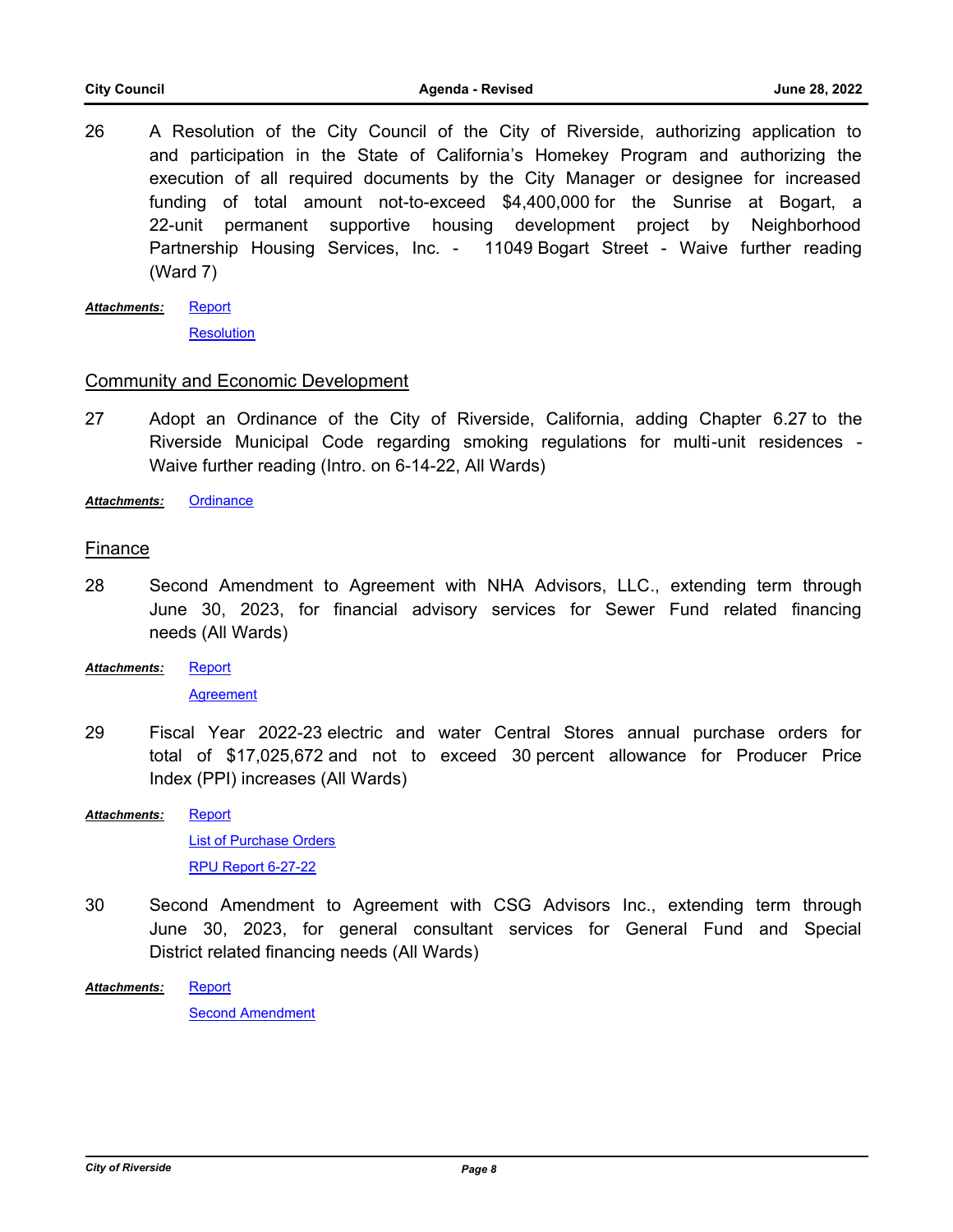# General Services

- 31 Approve purchase and delivery of fuel products for City vehicles and equipment with SC Commercial, LLC., for for \$2,437,727 from General Services Central Garage Motor Pool, Motor Fuels and Lubricants Account through June 31, 2023 with four additional one-year renewal periods (All Wards)
- [Report](http://riversideca.legistar.com/gateway.aspx?M=F&ID=47314f87-055d-43a1-a14d-9e158d16b595.docx) [Riverside County Request for Proposal](http://riversideca.legistar.com/gateway.aspx?M=F&ID=88a09125-a509-4392-b685-ec3f9ed572eb.pdf) [Riverside County Contract](http://riversideca.legistar.com/gateway.aspx?M=F&ID=26019f23-0e6c-4955-a6fc-5e75d4cbbbc3.pdf) [SC Commercial, LLC Letter](http://riversideca.legistar.com/gateway.aspx?M=F&ID=25e1a0e3-4313-4eb8-8af1-8eb4df94bce0.docx) *Attachments:*
- 32 Approve purchase and delivery of lubricant products for City vehicles and equipment with SC Commercial, LLC., for \$85,000 from Central Garage Fund Motor Fuels and Lubricants Account through June 30, 2023 with three additional one-year renewal periods (All Wards)
- [Report](http://riversideca.legistar.com/gateway.aspx?M=F&ID=59cf8151-b452-457e-a596-0a52acd33dc1.docx) *Attachments:*

[Riverside County Request for Quote](http://riversideca.legistar.com/gateway.aspx?M=F&ID=18df79ec-6d54-4a10-b2a3-0a79e00440fe.pdf) [Riverside County Bid Results](http://riversideca.legistar.com/gateway.aspx?M=F&ID=b5f755cf-a661-4b0b-9280-3b32950e1aa2.pdf) [SC Commercial, LLC Letter](http://riversideca.legistar.com/gateway.aspx?M=F&ID=7dbe8097-b29f-49f8-8d96-1ee8618d2b8e.docx)

### Human Resources

- 33 Fourth Amendment to Agreement with Liebert Cassidy Whitmore for term extension through June 30, 2023, for collective bargaining services (All Wards)
- [Report](http://riversideca.legistar.com/gateway.aspx?M=F&ID=c4bee0b4-cf4c-4134-86f1-55a6c2560b20.docx) **[Agreement](http://riversideca.legistar.com/gateway.aspx?M=F&ID=2115b692-0b43-4501-97a3-57af4f9d3b04.pdf)** *Attachments:*

# Parks, Recreation, and Community Services

- 34 Lease Agreement with Riverside County Office of Education for \$365.80 monthly revenue through June 30, 2023, with up to four one-year extensions for total lease revenue of \$24,255.24 for approximately 693 square feet of space at Cesar Chavez Community Center for Come Back Kids Charter School - 2060 University Avenue (Ward 2)
- [Report](http://riversideca.legistar.com/gateway.aspx?M=F&ID=b1872d28-b206-4e6a-9b94-93a6da783e73.docx) *Attachments:*

**[Agreement](http://riversideca.legistar.com/gateway.aspx?M=F&ID=05ff3089-4497-4601-9b9a-b5bbcfddfdd3.pdf)** 

35 Fourth Amendment to Agreement with Danny Fuller, DBA Sports Innovators, for \$24,024 from Parks Recreational Services Account for administering officials and scorekeepers for youth sports programs through December 31, 2022 (All Wards)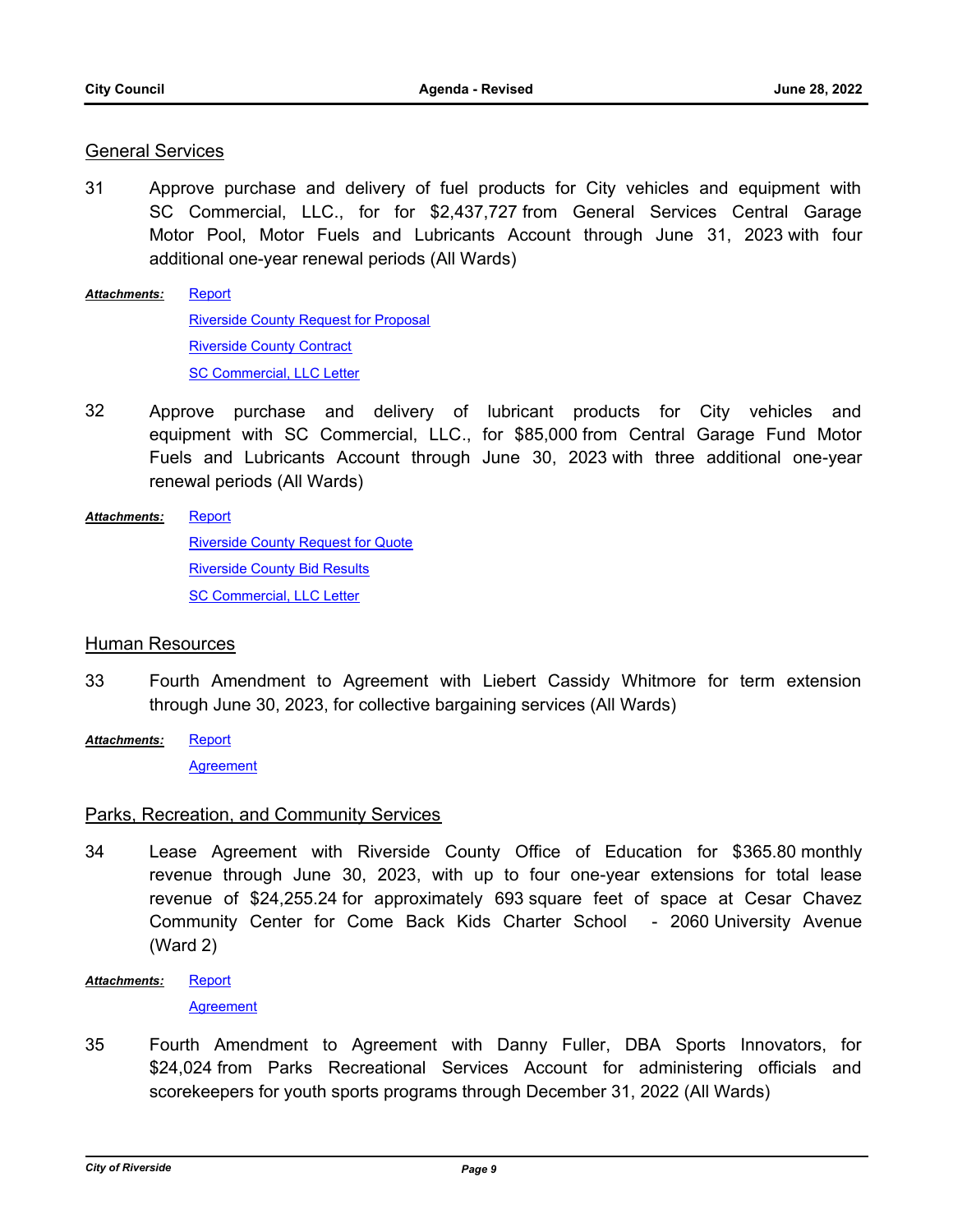**[Report](http://riversideca.legistar.com/gateway.aspx?M=F&ID=f06d305b-8e1c-4bab-b374-081f0e458095.docx)** *Attachments:*

**[Agreement](http://riversideca.legistar.com/gateway.aspx?M=F&ID=af30830d-53a9-40a6-af1f-e1d11adfeb5a.pdf)** 

- 36 Second Amendment to Crop Maintenance Agreement with Gless Ranch, Inc., to amend "Existing Groves" definition on APNs 239-190-014, 015, 009, 016, and 017, include non-exclusive license to fruit stand on APN 239-190-016, and extend term through June 30, 2023 - corner of Van Buren Boulevard and Dufferin Avenue (Ward 5)
- [Report](http://riversideca.legistar.com/gateway.aspx?M=F&ID=a5f0fb3b-603b-49a3-b3fc-b344ebe122fd.docx) **[Agreement](http://riversideca.legistar.com/gateway.aspx?M=F&ID=f53337a3-9476-49ea-9128-9466f18bbb81.pdf)** *Attachments:*
- 37 Grant application to California Department of Education Nutrition Services Division for \$179,600 for 2022 Summer Food Service Program - Agreement with Riverside Unified School District for \$150,000 for meals at park sites throughout City - Supplemental appropriation - Five affirmative votes required (All Wards)

**[Report](http://riversideca.legistar.com/gateway.aspx?M=F&ID=9c2c1c3a-09ef-442c-90b9-a23f1a2c8f70.doc)** *Attachments:*

[Agreement](http://riversideca.legistar.com/gateway.aspx?M=F&ID=bfd9c480-7b18-4533-9ee7-64ab86f27bf0.pdf)

# Police

- 38 A Resolution of the City Council of the City of Riverside, California, offering a reward in the amount of \$10,000 for information leading to the determination of the identity of, and the apprehension of, the person or persons responsible for the recent home invasion robberies at the following locations: 14100 block of Ashton Lane, 18400 block of Moss Road and 1500 block of Kyle Court - Waive further reading - Funds Transfer - Five affirmative votes required (All Wards)
- **[Report](http://riversideca.legistar.com/gateway.aspx?M=F&ID=1a041136-74ff-4e4f-8753-886a57675186.doc)** *Attachments:*

**[Resolution](http://riversideca.legistar.com/gateway.aspx?M=F&ID=691991da-8dbd-40d8-b474-c4e3ca7d8b9b.docx)** 

# Public Utilities

39 Request for Proposal 2159 Agreement with Eurofins Eaton Analytical LLC., Monrovia, for \$3,000,000 for three-year term with two one-year extension options for \$1,000,000 annually from Water Fund, Water-Production and Operation, Professional Services Account for water quality laboratory testing and analytical services (All Wards)

**[Report](http://riversideca.legistar.com/gateway.aspx?M=F&ID=717235df-22c3-4e5d-9a68-e52fe9b1c90f.docx)** *Attachments:*

> [Award Recommendation](http://riversideca.legistar.com/gateway.aspx?M=F&ID=3f2f8d32-4941-48b3-ae8b-fe5e6407cd56.pdf) **[Agreement](http://riversideca.legistar.com/gateway.aspx?M=F&ID=b8a9deb6-cd8b-4f27-a63c-69ea9f99ef3c.pdf) [Presentation](http://riversideca.legistar.com/gateway.aspx?M=F&ID=1e478a9b-6bb0-4687-b124-f64e15a991eb.pdf)**

40 Supplemental Agreement with TRC Solutions, Irvine, for \$68,400 from Electric Fund,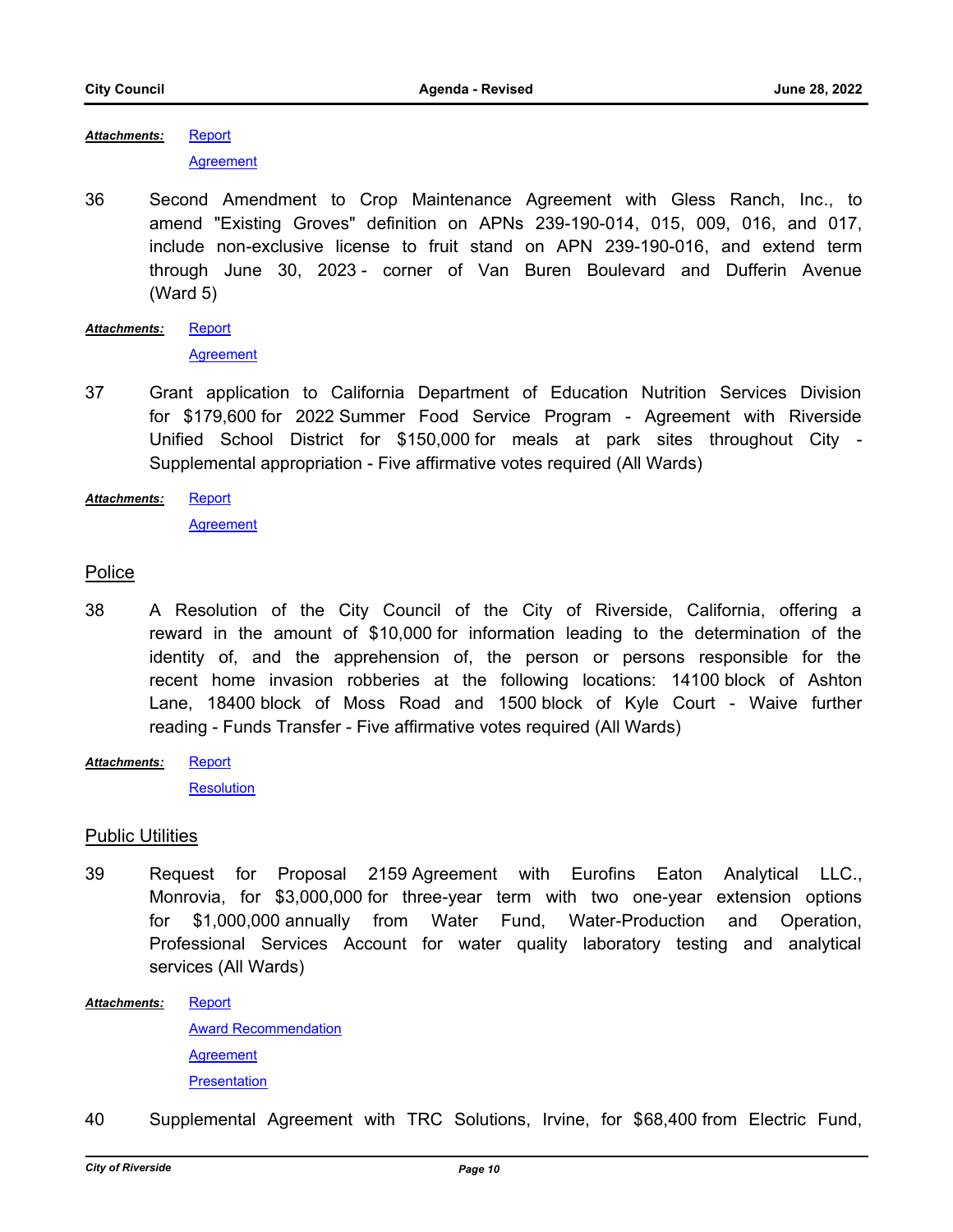System Automation, Major Street Light Projects Account for preparation of California Environmental Quality Act documentation and Title 20 Certificate of Appropriateness for Phase 2 Citywide Streetlight LED Conversion Program (Wards 1, 2, 3, 5, 6, 7)

#### [Report](http://riversideca.legistar.com/gateway.aspx?M=F&ID=aca4202a-ed9c-41e6-8122-0bf60c30d858.docx) *Attachments:*

[Map](http://riversideca.legistar.com/gateway.aspx?M=F&ID=a5dd6747-6122-449b-8e96-73ec70554de1.pdf) [Award Recommendation](http://riversideca.legistar.com/gateway.aspx?M=F&ID=6a31105e-9b7f-4b96-bc35-2886ffeb68cd.pdf) [Supplemental Agreement](http://riversideca.legistar.com/gateway.aspx?M=F&ID=8367f8d4-31b9-4c0a-a313-f3b1f66c877f.pdf) [Master Agreement](http://riversideca.legistar.com/gateway.aspx?M=F&ID=69da4bea-2f1e-4209-bd3a-afed187991cf.pdf) [Board Memo](http://riversideca.legistar.com/gateway.aspx?M=F&ID=3608fc0b-812c-4558-bf0f-d5687a53e537.docx) **[Presentation](http://riversideca.legistar.com/gateway.aspx?M=F&ID=1a58c448-3ecc-4109-9972-558ebabbe240.pdf)** 

### Public Works

41 Second Amendment to Agreement with Inland Empire Landscapes, Inc., for increase of \$114,833 for revised total of \$710,000 from Public Works' General Fund, Urban Forestry and Landscape, Landscape Maintenance Accounts for landscape maintenance services throughout north quadrant parkways and medians through June 30, 2022 (Wards 1, 3, 5, 6 and 7)

#### **[Report](http://riversideca.legistar.com/gateway.aspx?M=F&ID=88398765-7ce9-470f-aa8e-67cdb3465c6e.docx)** *Attachments:*

**[Agreement](http://riversideca.legistar.com/gateway.aspx?M=F&ID=365dbcc3-46f3-45c6-a6c3-d159bc5fc1b7.pdf)** 

- 42 Request for Proposal 2155 Agreement with Mariposa Landscapes, Inc., Irwindale, for \$1,238,196 plus 10 percent contingency of \$123,820 for total contract amount not to exceed \$1,362,016 from Public Works' General Fund, Urban Forestry and Landscape, Landscape Maintenance Account for landscape and general outside maintenance services for Victoria Avenue parkways and medians through June 30, 2025, with three additional one-year extension options (Wards 3, 4, and 5)
- **[Report](http://riversideca.legistar.com/gateway.aspx?M=F&ID=cf4a9775-9cf9-4077-90fd-3c4ac80de1a7.docx) [Agreement](http://riversideca.legistar.com/gateway.aspx?M=F&ID=4b077e7d-3972-4cbf-bc8b-03d704491255.pdf)** [Award Recommendation](http://riversideca.legistar.com/gateway.aspx?M=F&ID=b07f9ab4-4f05-46f1-b2e8-06400eb24e98.pdf) [Area Map](http://riversideca.legistar.com/gateway.aspx?M=F&ID=b4399dca-49c9-4788-a1d6-3ce1f595b4e4.pdf) **[Presentation](http://riversideca.legistar.com/gateway.aspx?M=F&ID=45fb13c0-e1b6-43e0-a09c-f266ec681af2.pdf)** *Attachments:*
- 43 Request for Proposal 2157 Agreement with Landscape West Management Services, Inc., Anaheim, for \$2,902,800 plus 10 percent contingency of \$290,280 for total contract amount not to exceed \$3,193,080 from Public Works' General Fund, Urban Forestry and Landscape, Landscape Maintenance Account for landscape and general outside maintenance services for South Quadrant Parkways and Medians through June 30, 2025, with three additional one-year extension options (Wards 1,2,3,4, 5 and 6)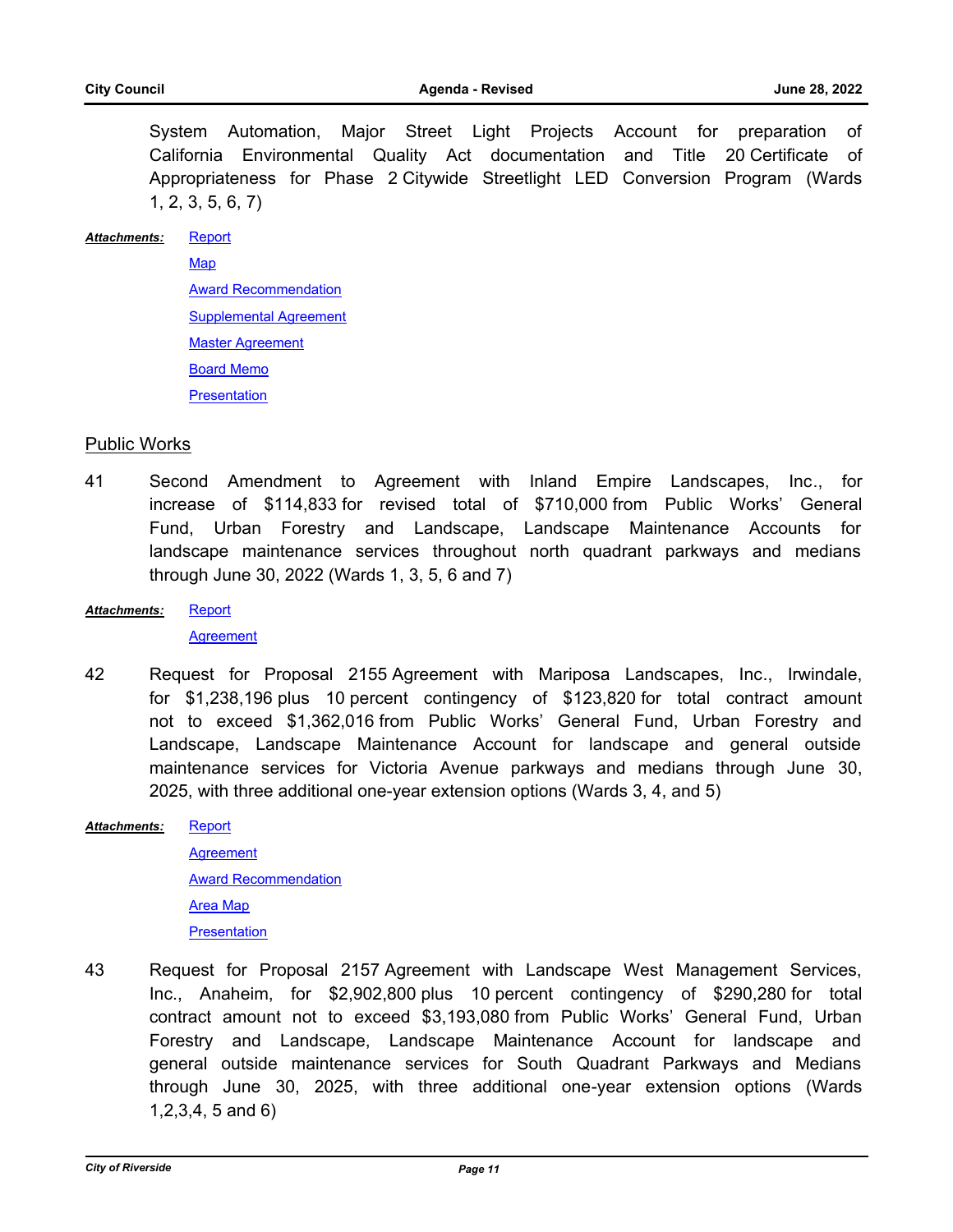**[Report](http://riversideca.legistar.com/gateway.aspx?M=F&ID=2f7f65cc-5910-4b3f-9b7d-2d4c5ab6a854.docx) [Agreement](http://riversideca.legistar.com/gateway.aspx?M=F&ID=0a3984fd-a45a-47c7-b09d-001d08801603.pdf)** [Award Recommendation](http://riversideca.legistar.com/gateway.aspx?M=F&ID=16bd26bb-949d-43df-950a-1bf27d87f0c5.pdf) *Attachments:*

[Area Map](http://riversideca.legistar.com/gateway.aspx?M=F&ID=60b68b2c-b6d4-4c4c-8f5f-5a122d400fe6.pdf)

**[Presentation](http://riversideca.legistar.com/gateway.aspx?M=F&ID=de244ecb-735f-488e-bc2e-f10bdc70ecd5.pdf)** 

44 Request for Proposal 2162 Agreement with Brightview Landscape Services, Inc., Riverside, for \$155,016 plus 10 percent contingency of \$15,501 for total contract amount of \$170,517 from Public Works' Parking Fund, Public Parking, Maintenance/Repair of Buildings and Improvements Account for landscape and general outside maintenance services for municipal parking facilities through June 30, 2025, with three additional one-year extension options (Wards 1, 2 and 5)

#### **[Report](http://riversideca.legistar.com/gateway.aspx?M=F&ID=daf52fc6-2d14-491e-b88a-e3b1eea967c3.docx)** *Attachments:*

**[Agreement](http://riversideca.legistar.com/gateway.aspx?M=F&ID=45869d03-c979-44e0-920e-5f8c735c5098.pdf)** [Award Recommendation](http://riversideca.legistar.com/gateway.aspx?M=F&ID=5488d7ef-e6fd-4d06-a225-296a978a9ffa.pdf)

45 Request for Proposal 2164 Agreement with Brightview Landscape Services, Inc., Riverside, for \$477,540 plus 10 percent contingency of \$47,754 for total contract amount not to exceed \$525,294 from Public Works' General Fund, Urban Forestry and Landscape, Landscape Maintenance Account for landscape and general outside maintenance services for downtown area through June 30, 2025, three additional one-year term options (Ward 1)

**[Report](http://riversideca.legistar.com/gateway.aspx?M=F&ID=cae83f15-c3fc-48d8-b373-0e3a1699db21.docx)** *Attachments:*

> **[Agreement](http://riversideca.legistar.com/gateway.aspx?M=F&ID=7b41ab30-d7bf-41eb-94f5-c89325f9fa9a.pdf)** [Award Recommendation](http://riversideca.legistar.com/gateway.aspx?M=F&ID=0631a190-bf12-41b2-a5bd-e1a11c2b2c9e.pdf) [Area Map](http://riversideca.legistar.com/gateway.aspx?M=F&ID=077a57ad-b365-4fe7-8b00-c290118d39d2.pdf)

- 46 Request for Proposal 2177 Agreement with Inter-Pacific Systems, Inc., Tustin, for \$60,000 plus 10 percent contingency of \$6,000 from Public Works' General Fund, Urban Forestry and Landscape, Professional Services Account for On-Call Electrical Maintenance and Repairs in Public Works' Landscaped Areas through June 30, 2023 with four additional one-year extension options (All Wards)
- **[Report](http://riversideca.legistar.com/gateway.aspx?M=F&ID=2bd2f283-57b2-40df-bcfa-574fa3628f61.docx)** *Attachments:*

[Award Recommendation](http://riversideca.legistar.com/gateway.aspx?M=F&ID=b022dac2-8390-4d14-8c73-1e5c5fdfd1fa.pdf) **[Agreement](http://riversideca.legistar.com/gateway.aspx?M=F&ID=cddd6795-b860-4a11-9183-4f6abff44d0a.pdf)** 

47 Riverside Water Quality Control Plant annual purchase orders for total of \$3,932,715 from Sewer Fund, Sewer Systems Treatment and Maintenance, Chemical Supplies Accounts with Kemira Water Solutions, Inc., for \$450,000 for ferric chloride, Olin Corporation for \$1,382,715 for sodium hypochlorite, Northstar Chemical for \$300,000 for citric acid, Univar USA, Inc., for \$400,000 for sodium bisulfate, and SNF Polydyne, Inc., for \$1,400,000 for polymer for collection and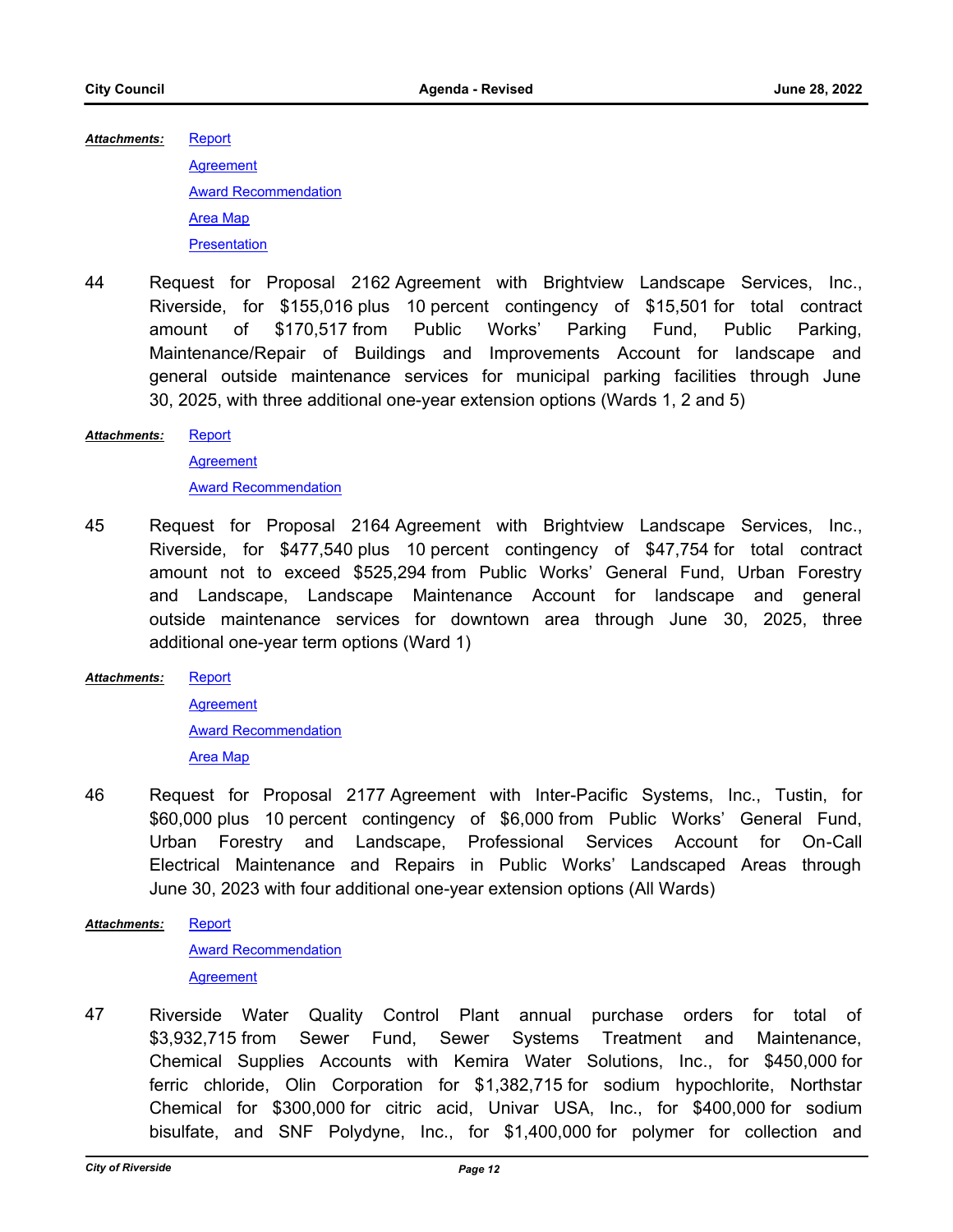treatment of wastewater (All Wards)

[Report](http://riversideca.legistar.com/gateway.aspx?M=F&ID=96fa49f9-e475-49d2-887d-7d72846a94d9.docx) *Attachments:*

**[Presentation](http://riversideca.legistar.com/gateway.aspx?M=F&ID=ad2bd035-0f67-429a-aa28-d934b84fdc6b.pdf)** 

- 48 Award Request for Proposal 2186 Agreement with Kimley-Horn and Associates, Inc., Orange, for \$99,508.23 from Capital Outlay Fund, Local Road Safety Plan Project Account for services through June 30, 2024, to complete Citywide Local Road Safety Plan (All Wards)
- **[Report](http://riversideca.legistar.com/gateway.aspx?M=F&ID=412e0637-a03e-4c5b-95d2-8e90376252a8.docx) [Agreement](http://riversideca.legistar.com/gateway.aspx?M=F&ID=a974030e-9cba-4fb1-9795-dc5f829eb421.pdf)** *Attachments:*

# **COMMUNICATIONS**

- 49 City Attorney report on Closed Session discussions
- 50 Items for future City Council consideration as requested by Mayor or Members of the City Council - City Manager/City Attorney reports

*\* \* \* \* \* \* \* \* \**

*The next regular City Council meeting is scheduled for Tuesday, July 5, 2022*

*City Council meetings broadcast with closed captioning available on AT&T Channel 99, Charter Spectrum Channel 3, and Frontier Cable Channel 21 Rebroadcast Wednesdays at 9 p.m., Fridays at 1 p.m., and Saturdays at 9 a.m.*

> *View live Webcast of the City Council Meeting at: www.RiversideCA.gov/Meeting or www.WatchRiverside.com*

> > *Follow on Twitter:*

*City of Riverside (@riversidecagov) Parks, Recreation, and Community Services (@rivcaparkandrec) Riverside Fire Department (@RivCAFire) Riverside Police Department (@RiversidePolice) Riverside Public Utilities (@RPUNews)*

*\* \* \* \* \* \* \* \* \**